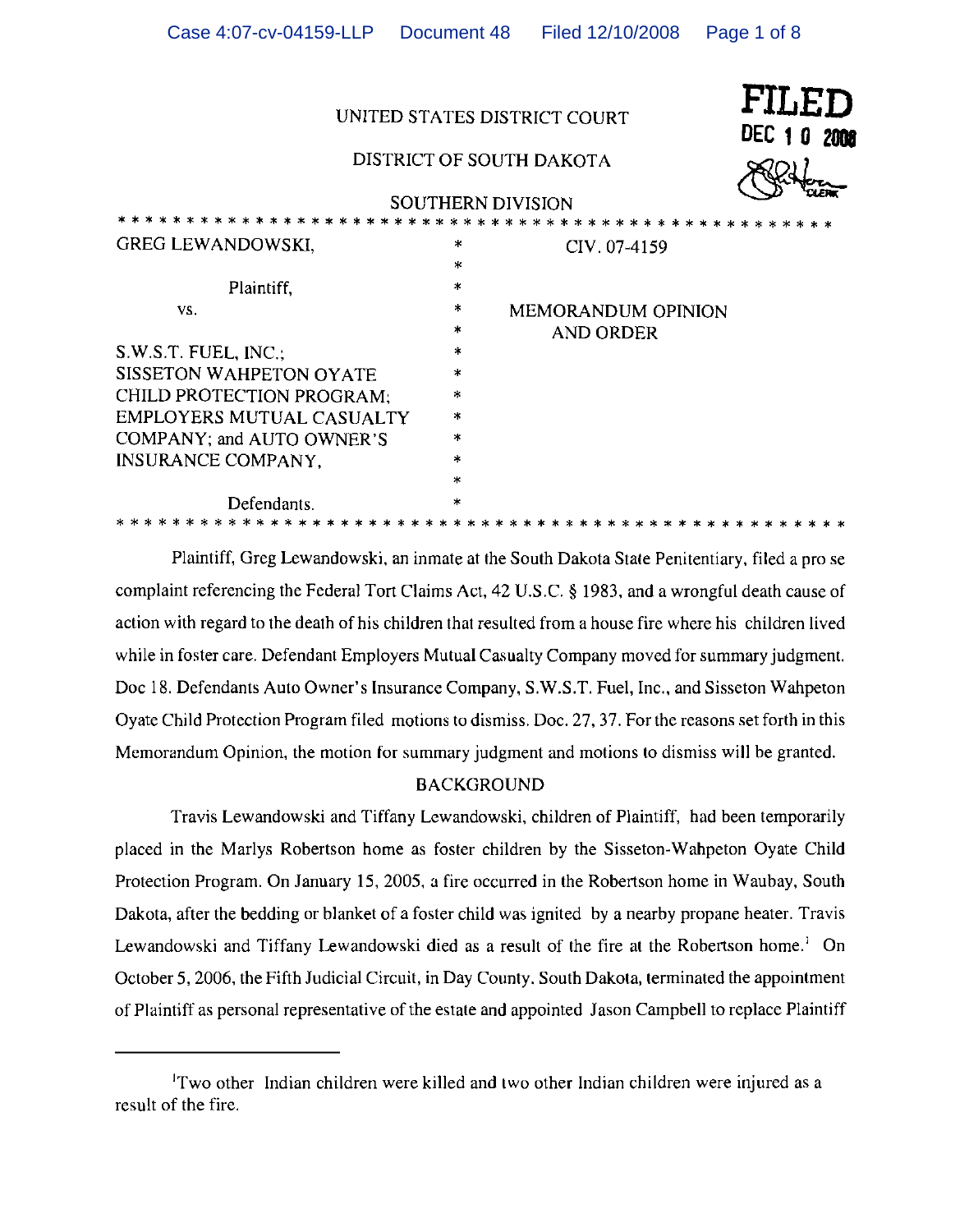as Personal Representative of the Estates of Travis and Tiffany Lewandowski.

The Personal Representative of the estate of the Lewandowski children brought a wrongful death and survival action in Sisseton-Wahpeton Sioux Tribal Court in November of 2006. This action was consolidated for purposes of considering motions with an action brought by the Personal Representative of the other two children who died in the same fire. The named Defendants in this action as well as the Sisseton Wahpeton Oyate Tribe were named Defendants in the tribal court action. The Plaintiffs in that action alleged that the foster care provider was licensed to care for fewer children than the number of children placed with her by the Sisseton-Wahpeton Oyate Child Protection Program at the time of the fire. The Plaintiffs also alleged that the propane heater in issue had recently been worked on by S.W.ST. Fuel. Inc., and had been left without a protective covering. The Plaintiffs contended that the alleged negligence of the Sisseton-Wahpeton Oyate Child Protection Program and that of the S.W.S.T. Fuel, Inc., either individually or in combination, caused the deaths of the children. In August of 2007 the tribal court granted summary judgment in favor of the Tribe, S.W.S.T. Fuel, Inc., and its insurer, Employer's Mutual Insurance Company, and denied summary judgment to Sisseton-Wahpeton OyateChild Protection Program and its insurer Auto Owner's Insurance Company. The case was appealed to the Northern Plains Inter-Tribal Court of Appeals. As of the date of this opinion, the appeal is still pending before the Northern Plains Inter-Tribal Court of Appeals.

Mr. Campbell, as personal representative of the Estate of the children, also filed with the United States Department of the Interior for an administrative determination under the Federal Tort Claims Act (FTCA). On March 30, 2007, The Office of the Field Solicitor for the Department of Interior issued an administrative determination denying the claim on the basis that the claim failed to establish that a federal employee or tribal employee covered by the FICA committed a negligent or wrongful act cognizable under the FICA. It appears that the Administrative determination was received by the Personal Representative on April 3, 2007.

Plaintiff, not the personal representative of the Estate of the children, filed this action in federal district court on October 30, 2007. It also appears from documents filed by Plaintiff that Plaintiff brought an action in state court and then requested that the case be dismissed. Doc. 47.

### Principles of Summary judgment

Rule 56(c) of the Federal Rules of Civil Procedure provides that summary judgment shall be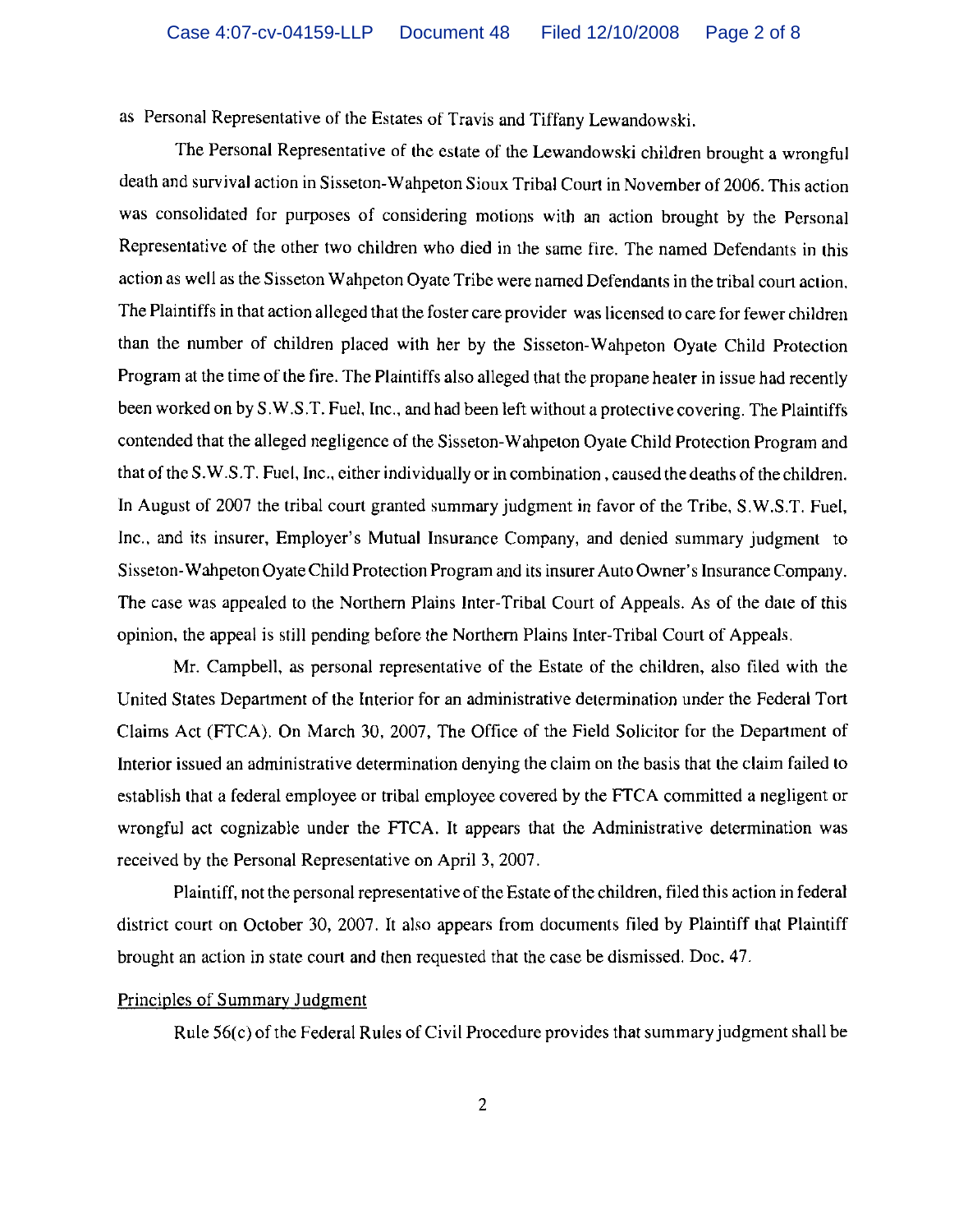entered "if the pleadings, depositions, answers to interrogatories, and admissions on file, together with the affidavits, if any, show that there is no genuine issue as to any material fact and that the moving party is entitled to a judgment as a matter of law." FED. R. CIV. P. 56(c). In ruling on a motion for summary judgment, the Court is required to view the facts in the light most favorable to the non-moving party and must give that party the benefit of all reasonable inferences to be drawn from the underlying facts. *AgriStor Leasing v. Farrow,* 826 F.2d 732, 734 (8th Cir. 1987). The moving party bears the burden of showing both the absence of a genuine issue of material fact and its entitlement to judgment as a matter of law. FED. R. C IV . 56(c); *Anderson v. Liberty Lobby, Inc.,*  477 U.S. 242 (1986).

Once the moving party has met its burden, the non-moving party may not rest on the allegations of its pleadings but must set forth specific facts, by affidavit or other evidence, showing that a genuine issue of material fact exists. FED. R. C IV. 56(e); *Anderson,* 477 U.S. at 257; *City of Mt. Pleasant v. Associated Elec. Coop., Inc.,* 838 F.2d 268, 273-74 (8th Cir. 1988). Rule  $56(c)$ "mandates the entry of summary judgment, after adequate time for discovery and upon motion, against a party who fails to make a showing sufficient to establish the existence of an element essential to that party's case, and on which that party will bear the burden of proof at trial." *Celotex Corp. v. Catrett,* 477 U.S. 317,322 (1986).

#### Motions to Dismiss

Although a court, in considering a motion to dismiss, must accept as true factual allegations in a plaintiff's complaint, it need not accept as true the plaintiff's legal conclusions, even if they are cast in the form of factual allegations or go to the merits of the suit. *Ashley v. United States Dep't ofInterior,* 408 F.3d 997, 1000 (8th Cir. 2005). In determining a motion to dismiss this Court may consider documents attached to the Complaint and matters of public and administrative record referenced in the Complaint. *Great Plains Trust Co. v. Union Pacific R.R. Co.,492* F.3d 986,990 (8th Cir. 2007).

## The Federal Tort Claims Act Cause of Action

The Defendants challenge Plaintiff's FTCA cause of action on several grounds. Plaintiff has not named the United States as a Defendant. Further, Plaintiff does not allege that he is the personal representative of his children's estates, and the documents Plaintiff presents as part of his Complaint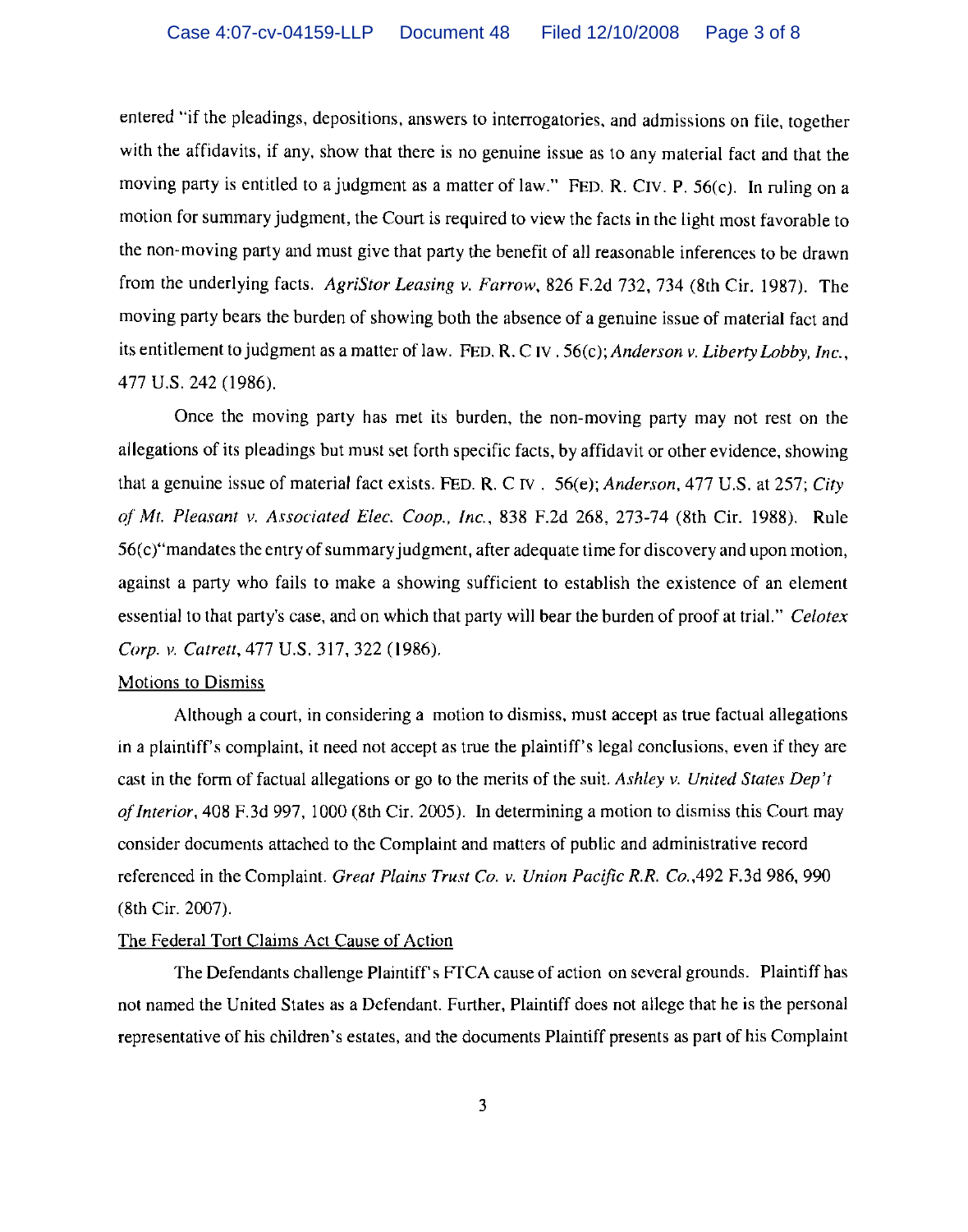South Dakota Law requires that a wrongful death action "be brought in the name of the personal representative of the deceased person." S.D.C.L. § 21-5-5. However, even if these issues would not prohibit Plaintiff proceeding with the FTCA cause of action, and if the agency erred in determining that the matter should not proceed under the FTCA,<sup>2</sup> the action is still barred as untimely by 28 U.S.C.A. § 2401(b). This statute provides:

> A tort claim against the United States shall be forever barred unless it is presented in writing to the appropriate Federal agency within two years after such claim accrues or unless action is begun within six months after the date of mailing, by certified or registered mail, of notice of final denial of the claim by the agency to which it was presented.

The March 30, 2007, administrative denial of the tort claim submitted by the Personal Representative of Plaintiff's children was received by the Personal Representative on April 3, 2007. Plaintiff's Complaint, which was filed on October 30, 2007, was signed on October 26. 2007. This is well after the six-month deadline for commencing the FTCA action.

### The 1983 Cause of Action

Although Plaintiff references a civil rights cause of action under 42 U.S.C. § 1983, he has not alleged facts sufficient to establish a cause of action under 42 U.S.C. § 1983.<sup>3</sup> After liberally construing the 59 pages of documents submitted in this pro se Complaint, this Court cannot identify any allegation that any of the Defendants were "acting under color of state law." The traditional definition of that element "requires that the defendant in a § 1983 action have exercised power 'possessed by virtue of state law and made possible only because the wrongdoer is clothed with the

'42 U.S.C. § 1983 provides in part:

<sup>&</sup>lt;sup>2</sup>If the action should proceed under the FTCA, the tribal court would not have jurisdiction over the matter since federal courts have exclusive jurisdiction over claims implicating the Federal Tort Claims Act. *See* 28 U.S.c.A. §§ 1346(b), 2679(b)(l).

Every person who, under color of any statute, ordinance, regulation, custom, or usage, of any State or Territory or the District of Columbia, subjects, or causes to be subjected, any citizen of the United States or other person within the jurisdiction thereof to the deprivation of any rights, privileges, or immunities secured by the Constitution and laws, shall be liable to the party injured in an action at law, suit in equity, or other proper proceeding for redress ...."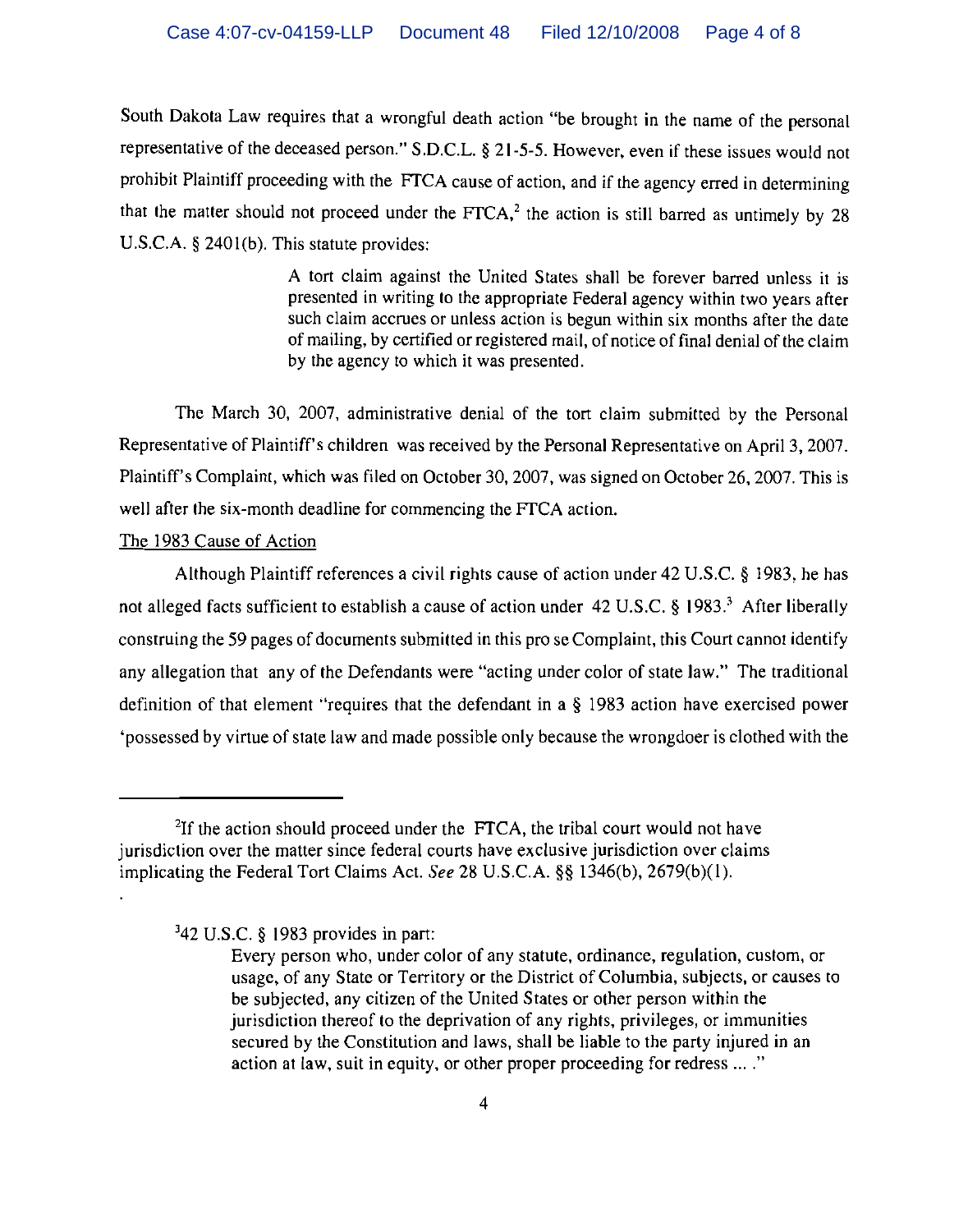'possessed by virtue of state law and made possible only because the wrongdoer is clothed with the authority of state law.' " *West v. Atkins,* 487 *V.S.* 42, 49(1988) (quoting *United States v. Classic, 313*  U.S. 299. 326(1941)). No state law has been alleged to have been linked to the facts leading up to the fire and deaths of the children. Although footnote 3 to the Sisseton-Wahpeton Oyate Tribal Court opinion attached to Plaintiff s Complaint asserts that the Child Protection program is partially funded by a cooperative agreement with the State of South Dakota, that fact does not establish state action sufficient to support a 1983 cause of action, and this cause of action must be dismissed.

Causes of Action Asserted in Tribal Court

**In** liberally construing Plaintiff's Pro SeComplaint, the Court assumes that Plaintiff is asserting the same theories of liability as those set forth in the tribal court action arising out of the same factual pattern. These theories of liability were discussed in the tribal court opinion that was attached as part of Plaintiff's pro se complaint.

**In** the tribal court action the tribal court found that the Child Protection Program was partially funded by the Indian Self-Determination Act contract with the Department of Interior and that the Sisseton-Wahpeton Oyate Tribe's contract with the Department of Interior compels it to maintain insurance so as to indemnify its Child Protection Program for its losses. The tribal court cited to 25 *V.S.c.* 450f ( c)' which the tribal court interpreted as prohibiting an insurance carrier from invoking

'The statute provides in part:

(c) Liability insurance; waiver of defense

(I) Beginning in 1990, the Secretary shall be responsible for obtaining or providing liability insurance or equivalent coverage, on the most cost-effective basis, for Indian tribes, tribal organizations, and tribal contractors carrying out contracts. grant agreements and cooperative agreements pursuant to this subchapter. **In** obtaining or providing such coverage. the Secretary shall take into consideration the extent to which liability under such contracts or agreements are covered by the Federal Tort Claims Act.

(2) **In** obtaining or providing such coverage, the Secretary shall, to the greatest extent practicable, give a preference to coverage underwritten by Indian-owned economic enterprises as defined in section 1452 of this title. except that, for the purposes of this subsection, such enterprises may include non-profit corporations.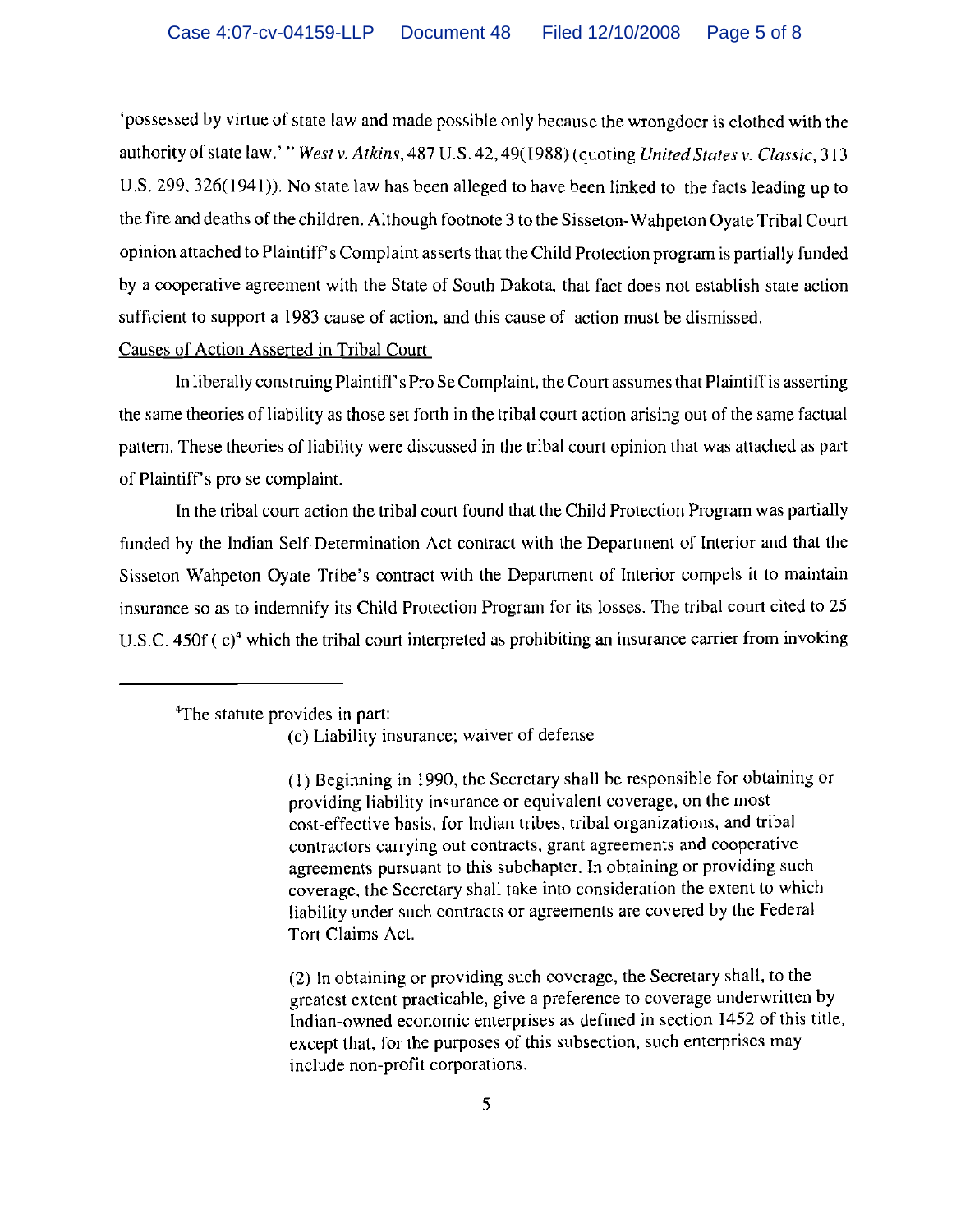the defense of sovereign immunity if a policy of insurance is obtained by the United States Department of Interior or the Department of Health and Human Services for an Indian tribe that has contracted to provide services under the Indian Self-Determination and Education Assistance Act (ISDEA). The tribal court reasoned that the intent of the applicable federal law was to relieve the United States of its obligation to pay monetary damages to persons and entities injured by the negligence of ISDEA contractors by shifting those obligations to private insurance companies. The tribal court held the language of 25 U.S.C. 450f ( c) to be binding on both the Child Protection Program and Auto-Owner's Insurance. The tribal court then concluded that Congress has abrogated the immunity of the Defendant Child Protection Program from the suit presented to it and that the Auto-Owner's Insurance must indemnify its insured for any losses caused by the negligence of the Child Protection Program if such could be proven at trial. The tribal court acknowledged conflict within the Indian Self-Determination and Education Assistance Act in that there is a basis for contending that the Act contemplates that the FTCA applies to the performance of functions authorized by the Act. *See* 25 U.S.C. § 450f note. The tribal court further acknowledged that if the FTCA applies, only the federal district court has jurisdiction over the cause of action. The tribal concluded, however, that if the alleged negligence of the Child Protection Program fell within the discretionary function exception to the FTCA, the FTCA would not be applicable and tribal court would not be barred from hearing the case.

Since the tribal court determined that the S.W.S.T. Fuel, Inc., was not performing a function under an lSDEA contract and that the S.W.S.T. Fuel, Inc., was a tribal instrumentality shielded by immunity, the tribal court granted the motions to dismiss of the S.W.S.T. Fuel, Inc., and its insurer, Employer's Mutual Insurance Company. The case has been appealed to the Northern Plains Intertribal Court of Appeals. At this time no decision has been handed down by this tribal Court of Appeals.

In addition to arguing that sovereign immunity prohibits this action against them, Defendants

<sup>(3)(</sup>A) Any policy of insurance obtained or provided by the Secretary pursuant to this subsection shall contain a provision that the insurance carrier shall waive any right it may have to raise as a defense the sovereign immunity of an Indian tribe from suit, but that such waiver shall extend only to claims the amount and nature of which are within the coverage and limits of the policy and shall not authorize or empower such insurance carrier to waive or otherwise limit the tribe's sovereign immunity outside or beyond the coverage or limits of the policy of insurance.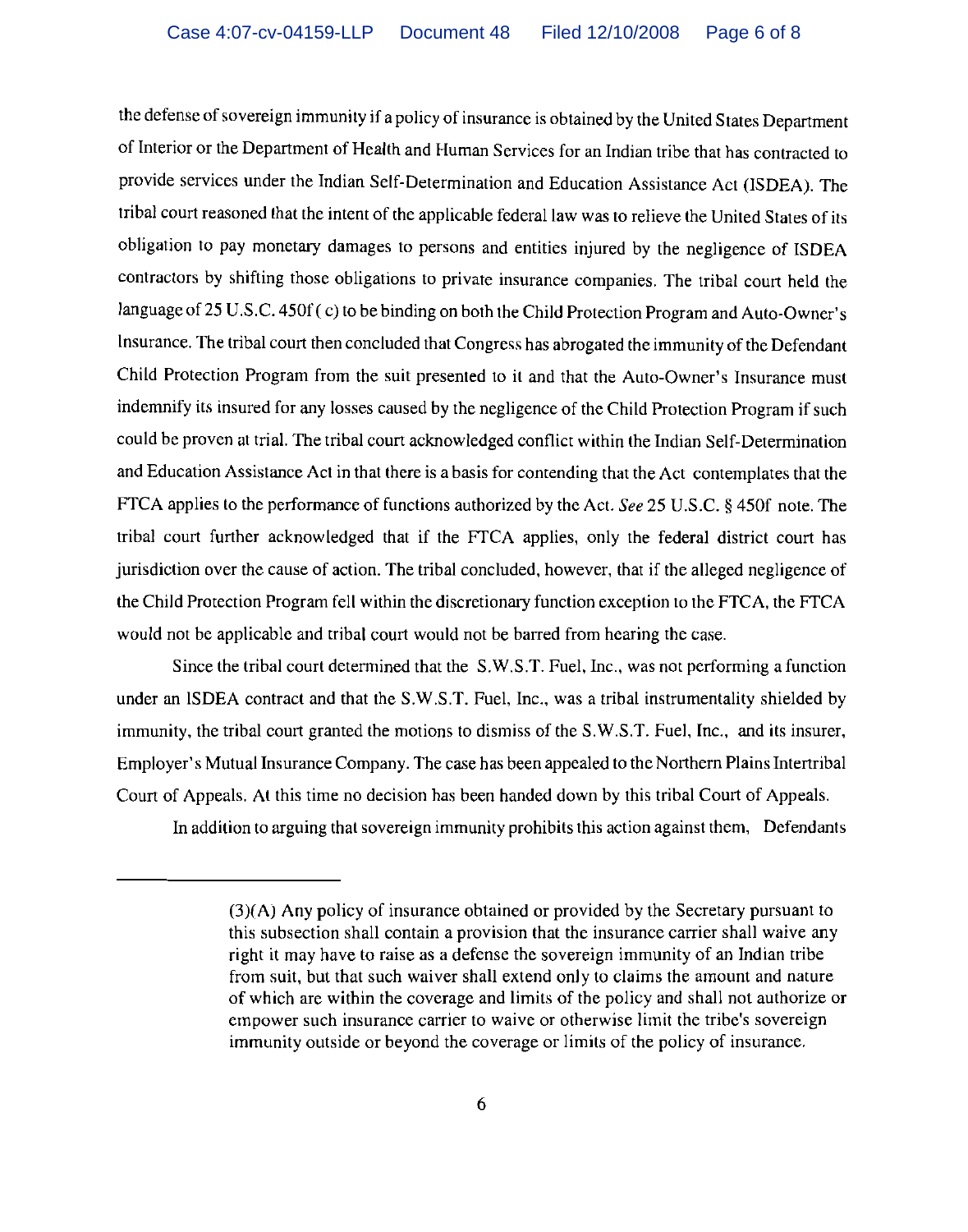S. W.S.T. Fuel, Inc., and Sisseton Wahpeton Child Protection contend that this Court lacks subject matter jurisdiction over the claims against them in this matter. This Court agrees that diversity jurisdiction is not available here because Indian tribes and tribal agencies are neither Foreign states nor Citizens of any state for purposes of 28 U.S.c. § 1332. Federal question jurisdiction can exist, however, under 28 U.S.C. § 1331 if Plaintiff's action can state a claim arising under federal law. *See Gaming World International, LTD., v. White Earth Band ojChippewa Indians,* 317 F.3d 840, 847 (8th Cir. 2003).

A claim is considered to have arisen under federal law if a federal cause of action appears on the face of a well-pleaded complaint. *Oglala Sioux Tribe v.* C & *W Enterprises, Inc.,* 487 F.3d 1129,1131 (8th Cir. 2007)(citing *Oklahoma Tax Commission v. Graham,* 489 U.S. 838, 840-41 (1989)). Under the well-pleaded complaint rule, the existence of a federal cause of action depends upon the plaintiffs claim rather than any defense that may be asserted by a defendant. *Id.* For the purpose of 1331 jurisdiction, a case does not "arise under" the laws of the United States "unless it really and substantially involves a dispute or controversy respecting the validity, construction or effect of such a law, upon the determination of which the result depends."Longie *v. Spirit Lake Tribe,* 400 F.3d 586, 589 (8th Cir. 2005)(quoting *Shulthis v. McDougal,* 225 U.S. 561, 569-70 (1912». The interpretation of 25 U.S.c. 450f (c) and the propriety of the jurisdiction of the tribal court are at issue in the case which was before the tribal court and which is on appeal to the Northern Plains Intertribal Court of Appeals. Significantly, the interpretation of federal law is central in the resolution of cases that involve the question of whether a tribal court has exceeded its jurisdiction. *National Farmers Union Ins. Cos. v. Crow Tribe ofIndians,* 471 U.S. 845, 851( *1985);Gaming World International,* 317 F.3d at 848. Even if federal question jurisdiction exists in this case, however, this Court must still decline to consider this case when the tribal court system has not yet had an opportunity to resolve the issues presented in the tribal action. *See Auto-Owners Ins. Co. v. Tribal Court ojthe Spirit Lake Indian Reservation,* 495 F.3d 1017, 1021 (8th Cir.2007)("even where a federal question exists, due to considerations of comity, federal court jurisdiction does not properly arise until available remedies in the tribal court system have been exhausted").

Tribal courts playa vital role in tribal self-government, and the Federal Government has a longstanding policy directed at encouraging tribal self-government. *See Iowa Mutual Ins. Co. v. LaPlante.* 480 U.S. 9, 14-15 (1987).This federal policy of supporting tribal self-government "directs